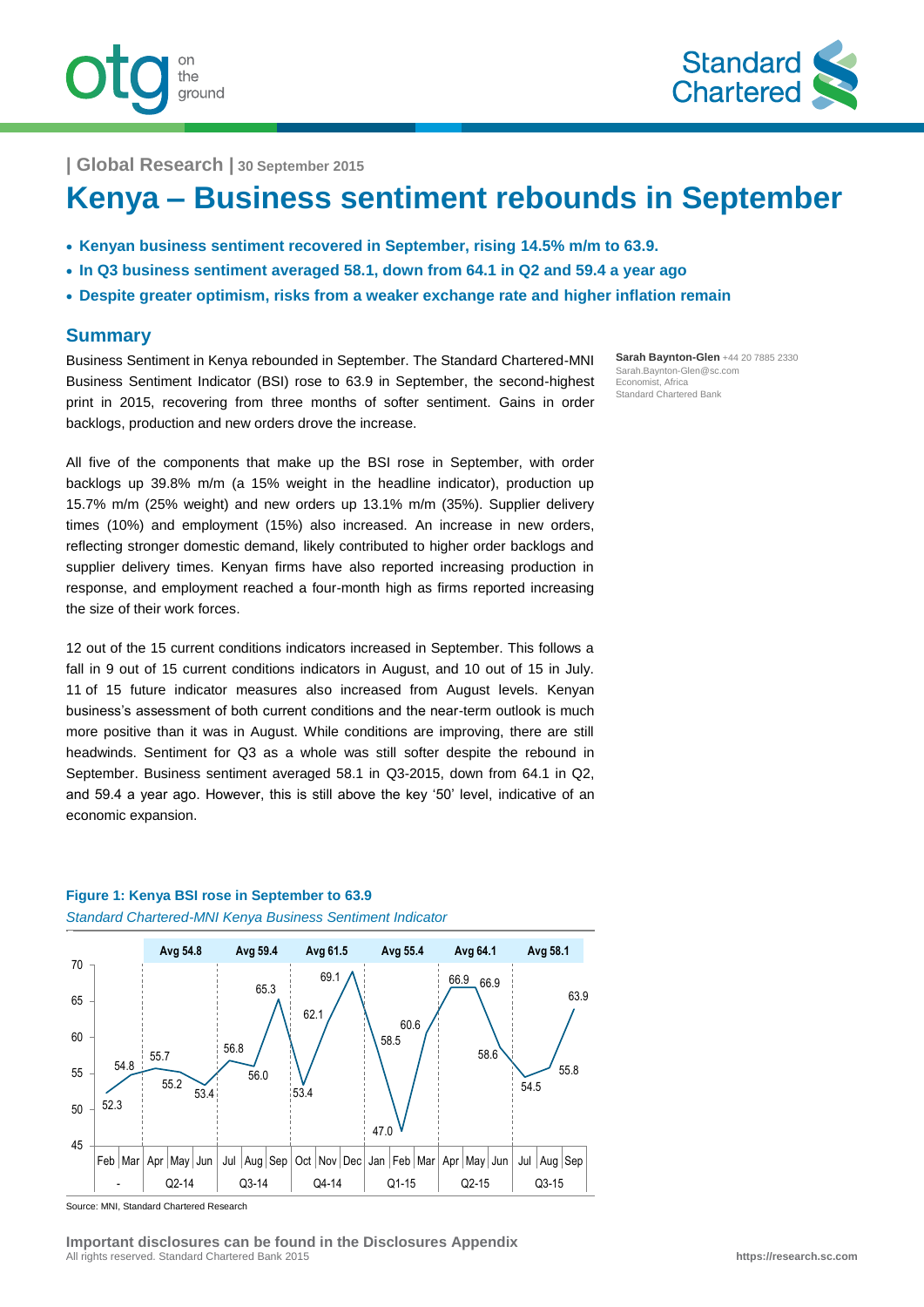While overall sentiment was much more positive in September, risks remain to the outlook. Kenyan shilling (KES) volatility and depreciation continue to be concerns. The currency has depreciated c.14% since the start of the year and 1.5% in September alone. Kenyan firms continue to report that the impact of the exchange rate is a problem and anticipate further FX weakness. The inflationary impact of KES weakness has also driven future expectations of input prices and prices received higher. Input-price future expectations for September reached their highest level since November 2014. For now, firms continue to report being able to pass higher input prices on to consumers, mitigating some of the impact on their financial positions. Despite hopes that a weaker exchange rate could lead to improved competitiveness and stronger international demand for Kenyan goods, there has yet to be any evidence of this. Export orders dropped by 33.4% m/m in September.

# **A quick recap of our BSI methodology**

The Standard Chartered-MNI BSI for Kenya is a diffusion index, summarising in a single number how optimistic businesses feel about current and future economic conditions.

We partner with MNI, a well-known data provider that has long produced the Chicago PMI, among other indicators, to construct the Standard Chartered-MNI BSI. Each month, up to 200 formal-sector businesses, active in different segments of Kenya's economy, respond to questions on Kenya's current and future economic conditions. Although most of the respondents polled are Nairobi-based, with some in Mombasa, the businesses that they represent are active across Kenya.

While small and medium-sized enterprises (SMEs) are represented, so are corporates with a regional East Africa presence, both listed and unlisted. The responses of our panel of companies are collated to generate a single number that captures sentiment. The headline BSI (current conditions index) for Kenya is made up of a number of components, with different weights assigned: new orders (a 35% weight), production (25%), employment (15%), order backlogs (15%) and supplier delivery times (10%).

Respondents are asked whether business activity has increased, decreased, or remained the same, compared with the previous month. They are also asked about their expectations over the next quarter. We use this information to calculate a diffusion indicator, by adding the percentage share of positive responses to half of the percentage of respondents reporting no change. An indicator above 50 shows an expansion. An indicator below 50 indicates a contraction. A result of 50 means no change.

Questions are asked on a number of key business metrics, including orders, production, pricing, inventories, credit availability and the impact of exchange-rate trends. These questions are provided at the end of this report (Figure 17). Data collation for Kenya was initiated in February 2014. The short survey history means that it is not yet possible to adjust for seasonality. Nonetheless, we can still observe how sentiment might be changing from month to month, based on our representative panel of companies. We believe that the receipt of timely information on economic performance can help a range of stakeholders, both in the private sector and in policy circles, with their economic decision-making.

*Each month, we poll c.200 businesses that represent different sectors of Kenya's economy*

*A headline BSI reading above 50 is typically consistent with economic expansion*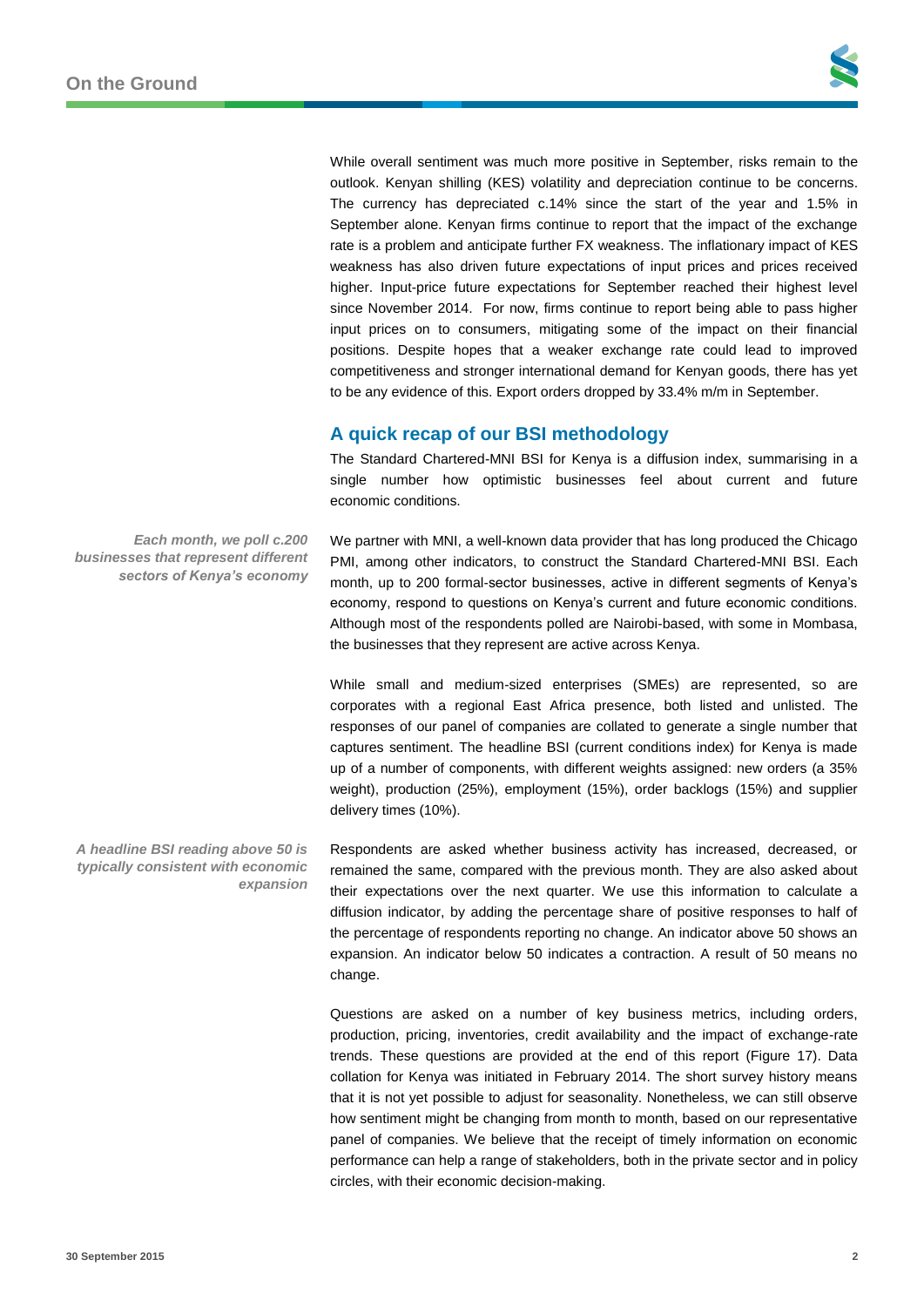## **Figure 2: Overall business conditions**

*Current conditions rose 25.4% m/m*



## **Overall business conditions improved strongly**

Overall business conditions increased sharply in September. The current conditions indicator increased 25.4%m/m to 67.1, its highest level since March 2015. Future expectations also rebounded from a series low in August, increasing 19.4% m/m to 73.8.

Kenyan businesses reported increased production in September to meet an improvement in the demand indicators. Production current conditions rose in September, up 15.7% m/m, helping to drive the increase in the headline indicator. Production accounts for 25% of the headline. Future expectations, however, fell 2.3% m/m as businesses are less optimistic about the production outlook than they were in August. However, with the future expectations indicator at 83.8, this still indicates businesses expect production to

Source: MNI, Standard Chartered Research

#### **Figure 3: Production**

*Current conditions rose 15.7% m/m*



Source: MNI, Standard Chartered Research

## **Figure 4: New orders**

*Current conditions rose 13.1% m/m*



**New orders improved in September**

increase further in the near future.

**Production current conditions rose**

New orders current conditions rose 13.1% m/m in September to 68.3. Future expectations also increased slightly by 0.1% m/m.

Source: MNI, Standard Chartered Research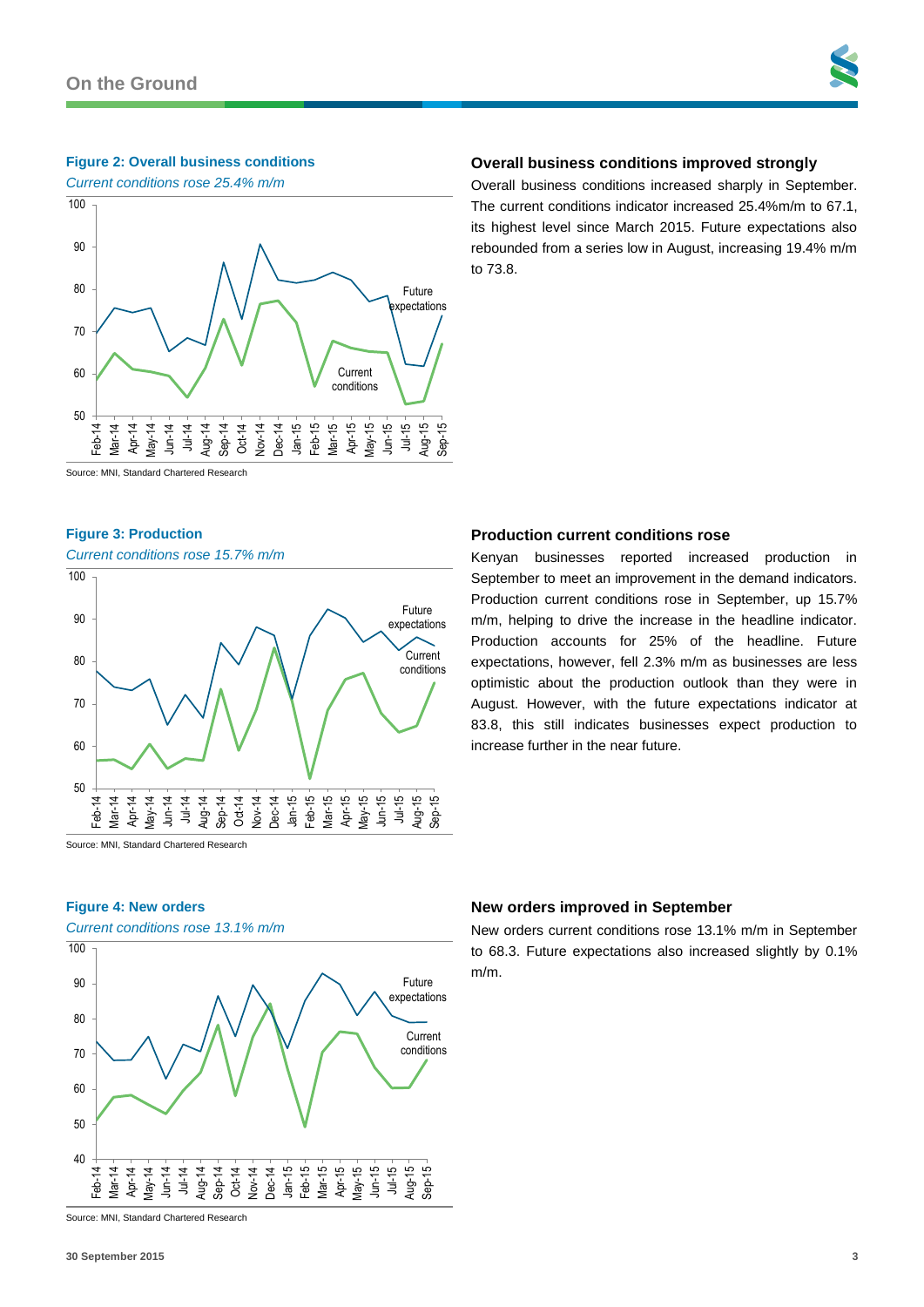#### **Figure 5: Export orders**

*Current conditions collapsed 33.4% m/m*



## **Export orders collapsed**

While new orders increased in September, export orders collapsed. Current conditions were down 33.4% m/m to a series low of 40.2, while future expectations also fell 12%.

Source: MNI, Standard Chartered Research

#### **Figure 6: Productive capacity**

*Current conditions rose 20.6% m/m*



Source: MNI, Standard Chartered Research

## **Figure 7: Order backlogs**

*Current conditions surged 39.8% m/m*



Source: MNI, Standard Chartered Research

## **Firms reported improved productive capacity**

Kenyan businesses reported that productive capacity is improving in September. The current conditions indicator rose 20.6%m/m to 68.5, its highest level since January 2015. Future expectations are also for improved productive capacity, with the indicator up 22.2% m/m in September.

## **Order backlogs surged**

Order backlogs increased 39.8% m/m in September as firms reported an improvement in order backlogs. Order backlogs contribute 15% to the headline BSI, so the rapid increase helped to drive gains in the BSI. Both the current conditions and future expectations indicators remain in negative territory below 50, though.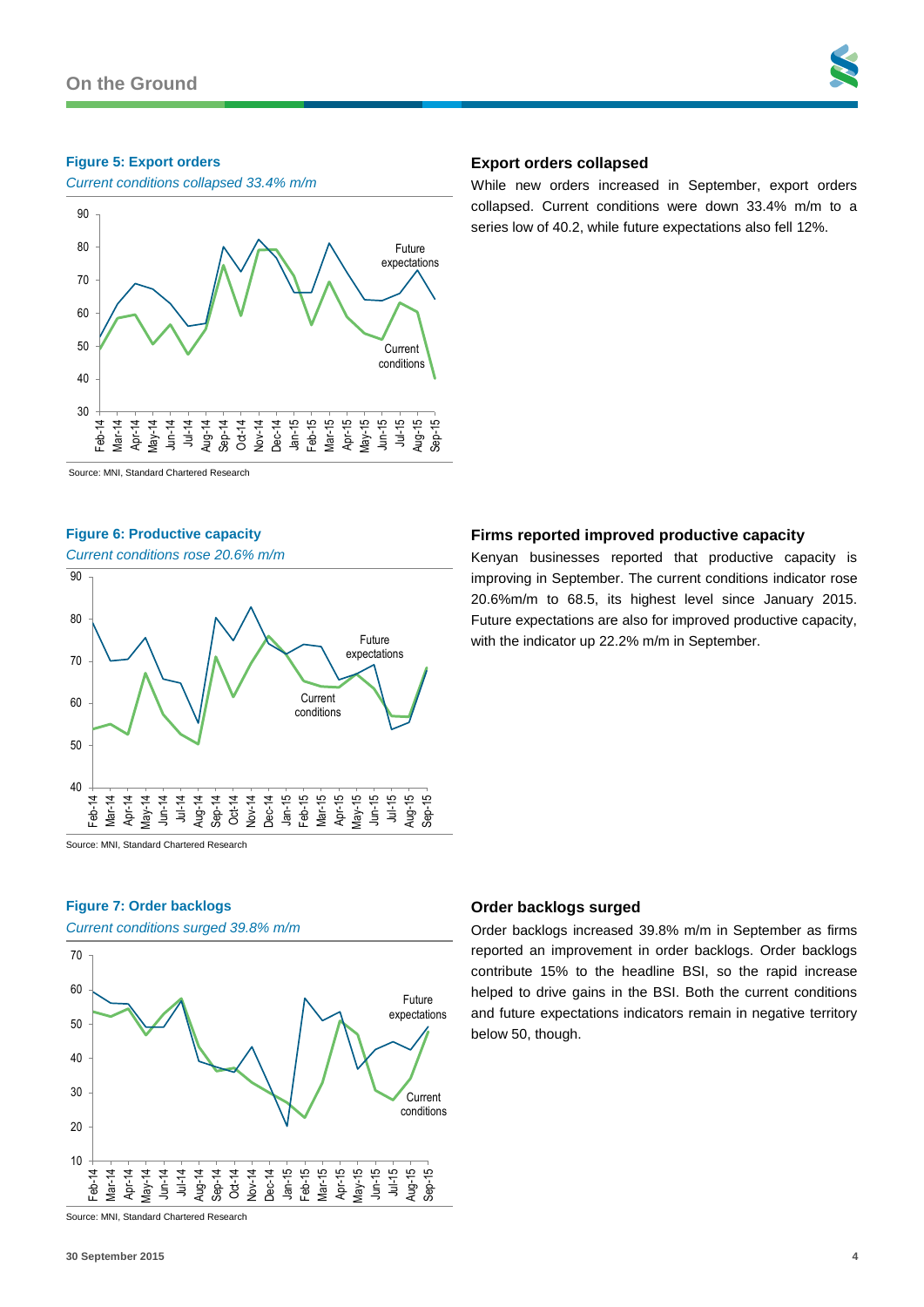#### **Figure 8: Employment**



## **Employment intentions improved marginally**

Both employment current conditions and future expectations continued to improve in September. Current conditions rose 4.0% to 52.5, while future expectations increased 5.8%. This indicator has been volatile. Over the history of our BSI, firms have yet to indicate stronger employment intentions, with a more sustained improvement in economic activity likely needed first.

Source: MNI, Standard Chartered Research

#### **Figure 9: Inventories**

*Current conditions rose 24.0% m/m*



Source: MNI, Standard Chartered Research

## **Figure 10: Input prices**

*Current conditions rose 5.4% m/m*



Source: MNI, Standard Chartered Research

#### **Inventories increased**

Inventories increased in September. Current conditions rose 24.0% to 56.9, while future expectations increased by a huge 131.4%. This was likely in part a reversal of the large fall seen in recent months, as firms reported expecting further increases in inventories in the coming months.

#### **Firms expect higher input prices**

Although the authorities' official inflation figures indicate inflation has eased in August, Kenyan businesses reported that current input prices increased 5.4% m/m to 72.5. Future expectations also increased 6.6%. This likely reflects the inflationary impact of a weaker FX rate, and expectations for continued inflationary pressure in the coming months, with El Nino rains expected to add to inflationary pressures.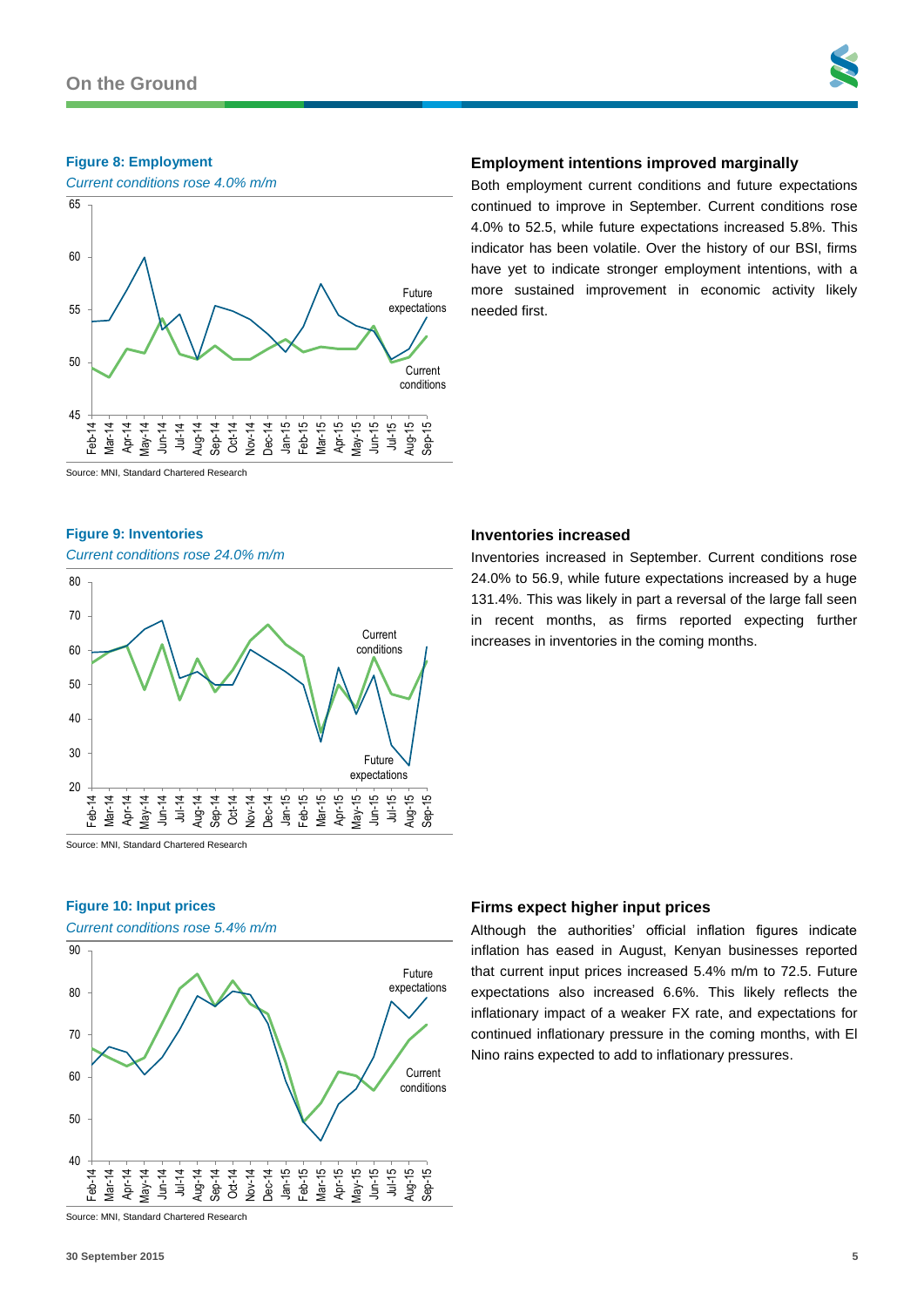#### **Figure 11: Prices received**



## **Firms reported charging higher prices**

Kenyan business report that prices received increased 2.2% m/m in September to 56.5. Future expectations increased 7.4% to 60.7, reversing the decline seen in August. Firms expect that they will be able to continue passing on higher prices to consumers.

Source: MNI, Standard Chartered Research

#### **Figure 12: Financial position of your company**

*Current conditions rose 19.3% m/m*



#### **Kenyan firms upbeat about financial positions**

Kenyan firms were more positive about their financial positions in September. The current conditions indicator increased by a robust 19.3% m/m to their highest level since May 2015 at 69.8. Firms were also more optimistic about their financial positions in the short term; the future expectations indicator remained high at 90.1 in September. This finding is difficult to explain, given the upward pressure on market interest rates in September.

Source: MNI, Standard Chartered Research

## **Figure 13: Interest rates paid**

*Current conditions fell 11.5% m/m*



### **Fewer firms reported higher interest rates**

Both current conditions and future expectations for interest rates paid fell in September, reflecting a lower number of respondents indicating that interest rates paid had increased. The Kenya Banks Reference (KBRR) rate is reset on a sixmonth basis. Loans that are priced off the KBRR may not adjust fully until the new year.

Source: MNI, Standard Chartered Research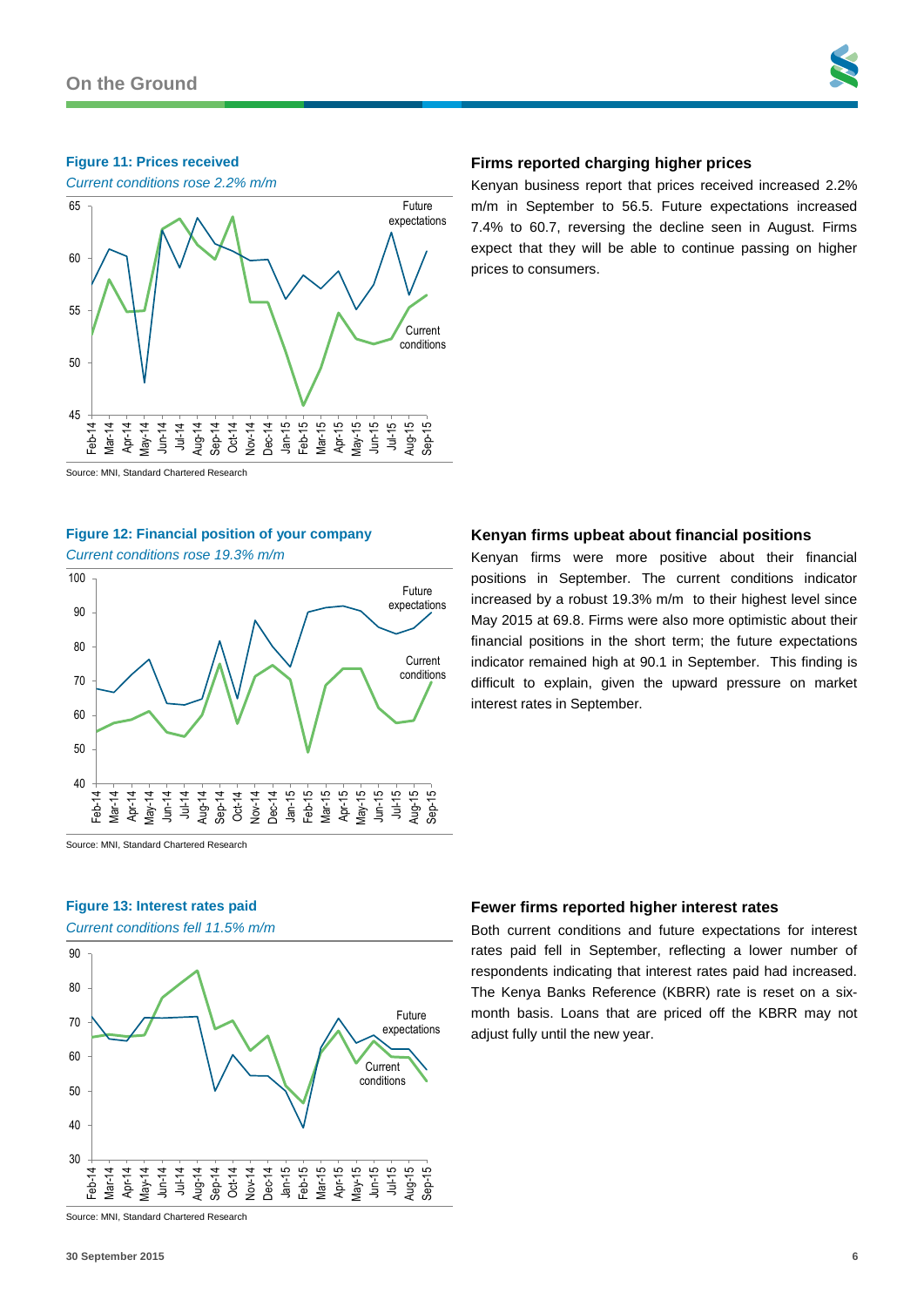#### **Figure 14: Effect of the KES exchange rate**

*Current conditions fell 23.8% m/m*



#### Source: MNI, Standard Chartered Research

#### **Figure 15: Supplier delivery times**

*Current conditions rose 7.8% m/m*



Source: MNI, Standard Chartered Research

## **Figure 16: Availability of credit**

*Current conditions rose 20.8% m/m*



Source: MNI, Standard Chartered Research

#### **The KES continues to hurt businesses**

In September, more Kenyan businesses reported that the KES continues to be a concern. The KES has depreciated 1.6% since the start of the month and almost 17% since the start of the year. The current conditions indicator for the effect of the KES on Kenyan business dropped 23.6% m/m to 33.0, its lowest level since October 2014. Future expectations also dropped sharply, down 17.8% m/m, indicating Kenyan businesses expect more FX pressure to come.

#### **Supplier delivery times rose 7.8%**

Both current conditions and future expectations of supplier delivery times increased in September, perhaps an indication of higher economic activity. The current conditions indicator increased to 62.3 while future expectations rose to 61.0.

#### **Availability of credit improved**

Availability of credit improved in September, with both the current conditions and future expectations indicators increasing. Kenyan firms expect future credit conditions to improve. The future expectations indicator increased 14.3%m/m to 64.1, at odds with evidence of tighter liquidity in Kenya's banking system.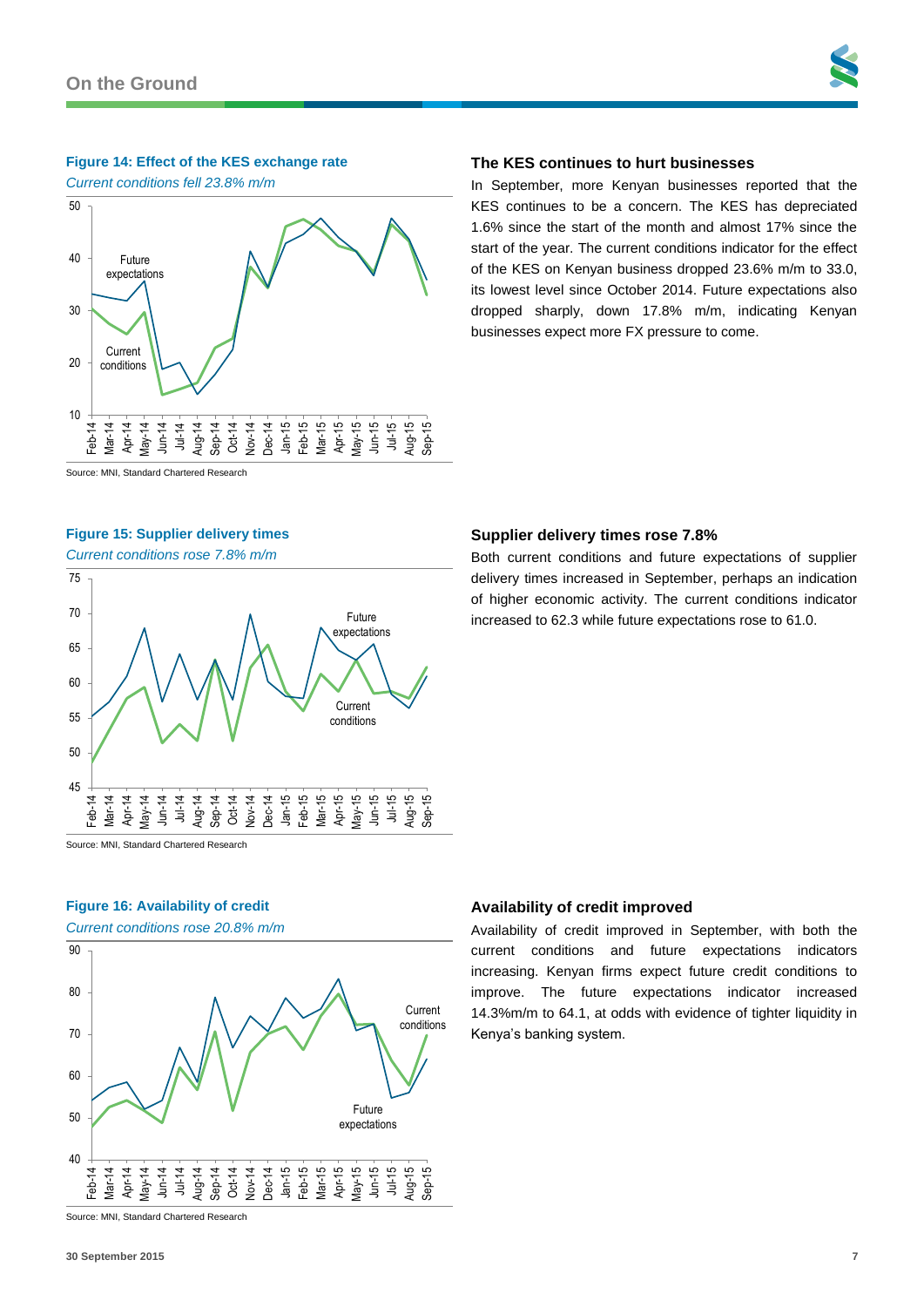

# **Figure 17: Understanding the questions**

*In order to aid comprehension of the survey, we reproduce the questions asked of respondents below*

| Productive capacity                    | Compared with a month ago, is the productive capacity of your company higher, the same or lower?<br>Questions will also address the three-month outlook.                                                                                                                        |
|----------------------------------------|---------------------------------------------------------------------------------------------------------------------------------------------------------------------------------------------------------------------------------------------------------------------------------|
| Production                             | Questions address what is happening to actual production - higher, the same, or lower? What about<br>the three-month outlook?                                                                                                                                                   |
| Interest rates paid                    | How do the interest rates that you pay compare with a year ago? How do you expect the interest rate<br>you pay to change in three months' time?                                                                                                                                 |
| New orders                             | Compared with a month ago, are new orders higher, the same or lower? Do you think that new orders<br>will be higher, the same or lower in three months?                                                                                                                         |
| New export orders                      | Compared with a month ago, are new export orders higher, the same or lower? Do you think new<br>export orders in three months' time will be the same, higher or lower?                                                                                                          |
| Exchange rate                          | Compared with a month ago, how is the FX rate affecting your business - helping, no impact or<br>hurting? How do you think it will be affecting your business in three months' time?                                                                                            |
| Suppliers' delivery<br>times           | Compared with a month ago, are your suppliers' delivery times (of raw materials, consumables, etc.)<br>higher, the same or lower? Do you think your suppliers' delivery times (of raw materials,<br>consumables, etc.) in three months' time will be higher, the same or lower? |
| Number of employees                    | Compared with a month ago, is the number of your employees not enough, just right or too many?<br>What do you expect it to be in three months' time?                                                                                                                            |
| Financial position of<br>your company  | An assessment of whether this is better, the same or worse.                                                                                                                                                                                                                     |
| Order backlogs                         | (For agricultural companies, there are no questions about order backlogs.)                                                                                                                                                                                                      |
| Input prices                           | How do they compare with a month ago? Where are they expected to be in three months' time?                                                                                                                                                                                      |
| Prices you charge for<br>your products | How do they compare with a month ago? Where are they expected to be in three months' time?                                                                                                                                                                                      |
| Availability of credit                 | Is it better, the same or worse than a year ago? Do you expect the availability of credit in three<br>months to be better, the same or worse?                                                                                                                                   |
| Inventory of finished<br>goods         | (For agricultural companies, there are no questions about inventories of finished goods.)                                                                                                                                                                                       |
| <b>Overall business</b><br>conditions  | Are these improving, the same or worsening? What do you expect over the next quarter?                                                                                                                                                                                           |

Source: Standard Chartered Global Research, MNI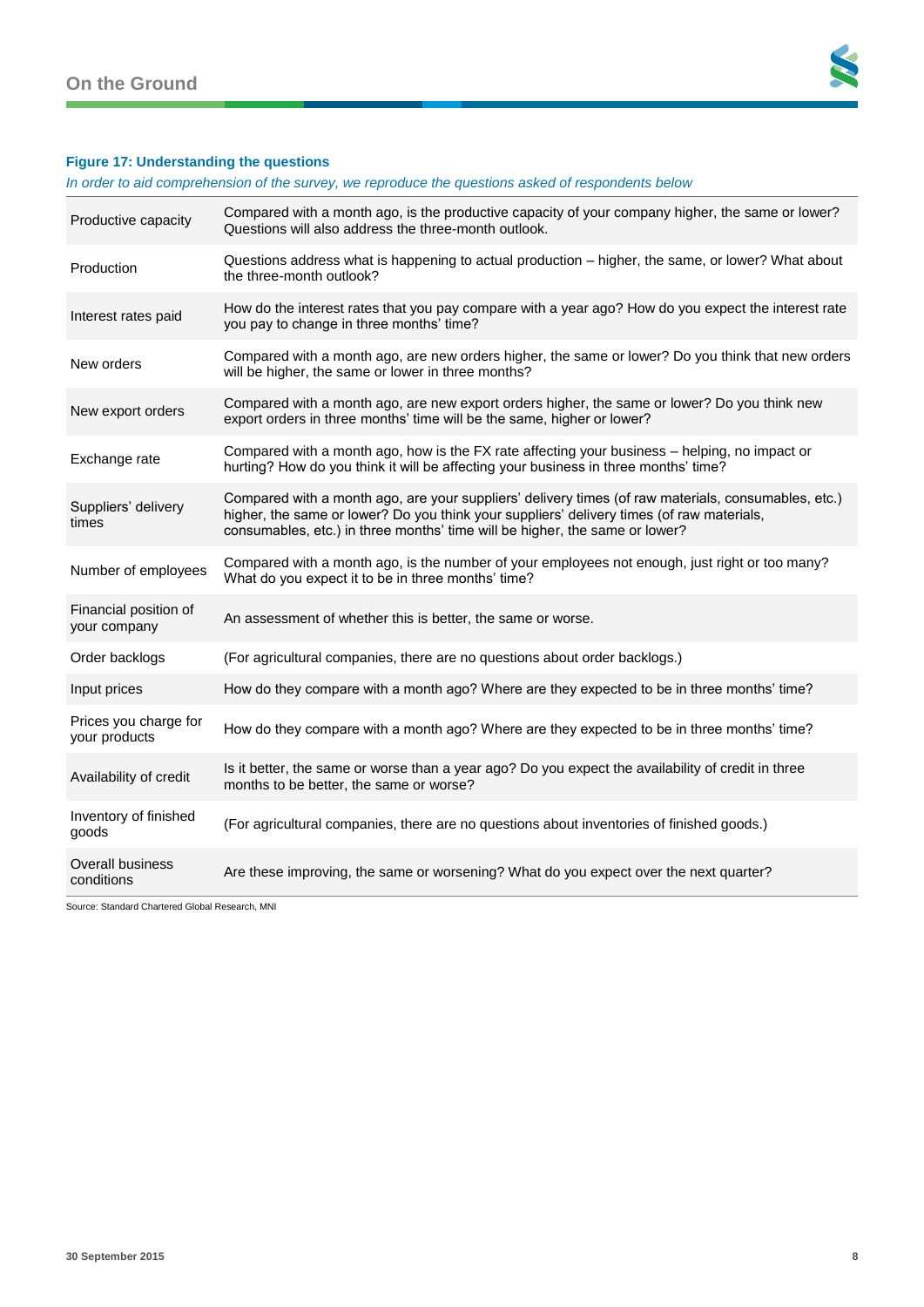$\epsilon$ 



# **A selection of comments from the Kenya panel of businesses**

There was an unexpected surge in demand this month, leaving us with a lot of orders that we have yet to fulfil

Rise in orders this month meant that we increased our output

We import a lot so the depreciation of the shilling has pushed up our costs

Modernising our factory has boosted our productive capacity

Sales from abroad were quieter this month

Headcount was higher this month as we took on more staff to meet growing demand

Our expenses were higher this month after fuel prices were hiked

Since our tax bill rose, we had to increase our prices

Good relationship with our bank means that we are always able to get a loan when we need one.

Our financial position is much better as better management has helped us to cut costs

We've temporarily stopped taking orders from abroad while we focus on meeting the demands of our domestic clients.

There is no shortage of banks willing to lend but the interest rates that they charge make borrowing an expensive proposition

Backlogs have risen over the past month but we hope to address these as soon as possible in order to satisfy our customers



Source: MNI, Standard Chartered Research